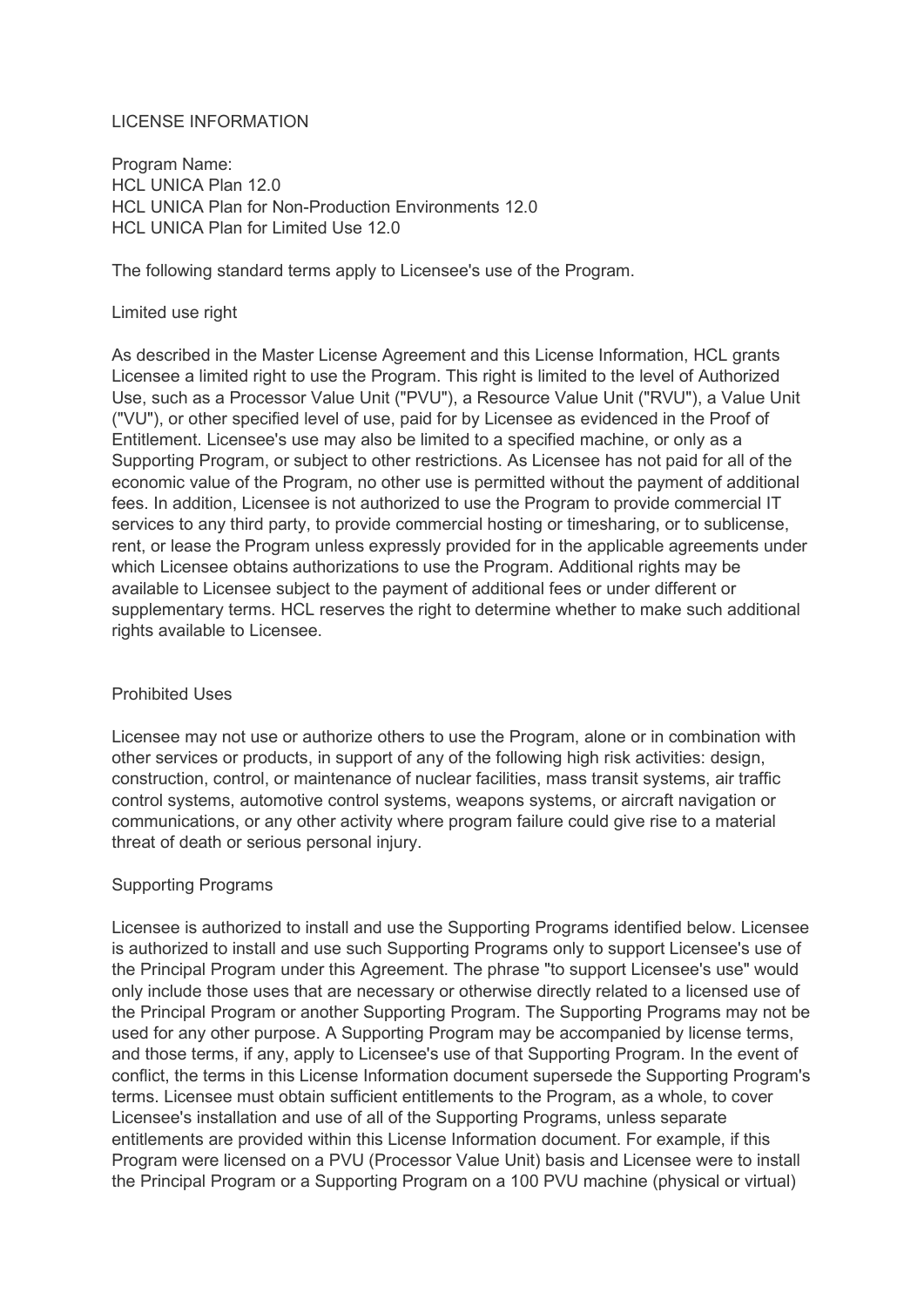and another Supporting Program on a second 100 PVU machine, Licensee would be required to obtain 200 PVU entitlements to the Program.

Supporting Programs: IBM Cognos Analytics v11.0.9 IBM WebSphere Application Server Base V8.5.5 HCL Marketing Platform V12.0 IBM DB2 Workgroup Edition v11.1

### Prohibited Components

Notwithstanding any provision in the Agreement, Licensee is not authorized to use any of the following components or functions of the Program: HCL UNICA Plan API 12.0 HCL UNICA Marketing Asset Management Add-On 12.0 HCL UNICA Financial Management Add-On 12.0

### Non-Production Limitation

If the Program is designated as "Non-Production", the Program can only be deployed as part of the Licensee's internal development and test environment for internal non-production activities, including but not limited to testing, performance tuning, fault diagnosis, internal benchmarking, staging, quality assurance activity and/or developing internally used additions or extensions to the Program using published application programming interfaces. Licensee is not authorized to use any part of the Program for any other purposes without acquiring the appropriate production entitlements.

#### **Privacy**

Licensee acknowledges and agrees that HCL may use cookie and tracking technologies to collect personal information in gathering product usage statistics and information designed to help improve user experience and/or to tailor interactions with users in accordance with the HCL Online Privacy Policy, available at [https://www.hcltech.com/privacy-statement.](https://www.hcltech.com/privacy-statement)

# **Benchmarking**

Licensee may disclose the results of any benchmark test of the Program or its subcomponents to any third party provided that Licensee (A) publicly discloses the complete methodology used in the benchmark test (for example, hardware and software setup, installation procedure and configuration files), (B) performs Licensee's benchmark testing running the Program in its Specified Operating Environment using the latest applicable updates, patches and fixes available for the Program from HCL or third parties that provide HCL products ("Third Parties"), and (C) follows any and all performance tuning and "best practices" guidance available in the Program's documentation and on HCL's support web sites for the Program. If Licensee publishes the results of any benchmark tests for the Program, then notwithstanding anything to the contrary in any agreement between Licensee and HCL or Third Parties, HCL and Third Parties will have the right to publish the results of benchmark tests with respect to Licensee's products provided HCL or Third Parties complies with the requirements of (A), (B) and (C) above in its testing of Licensee's products.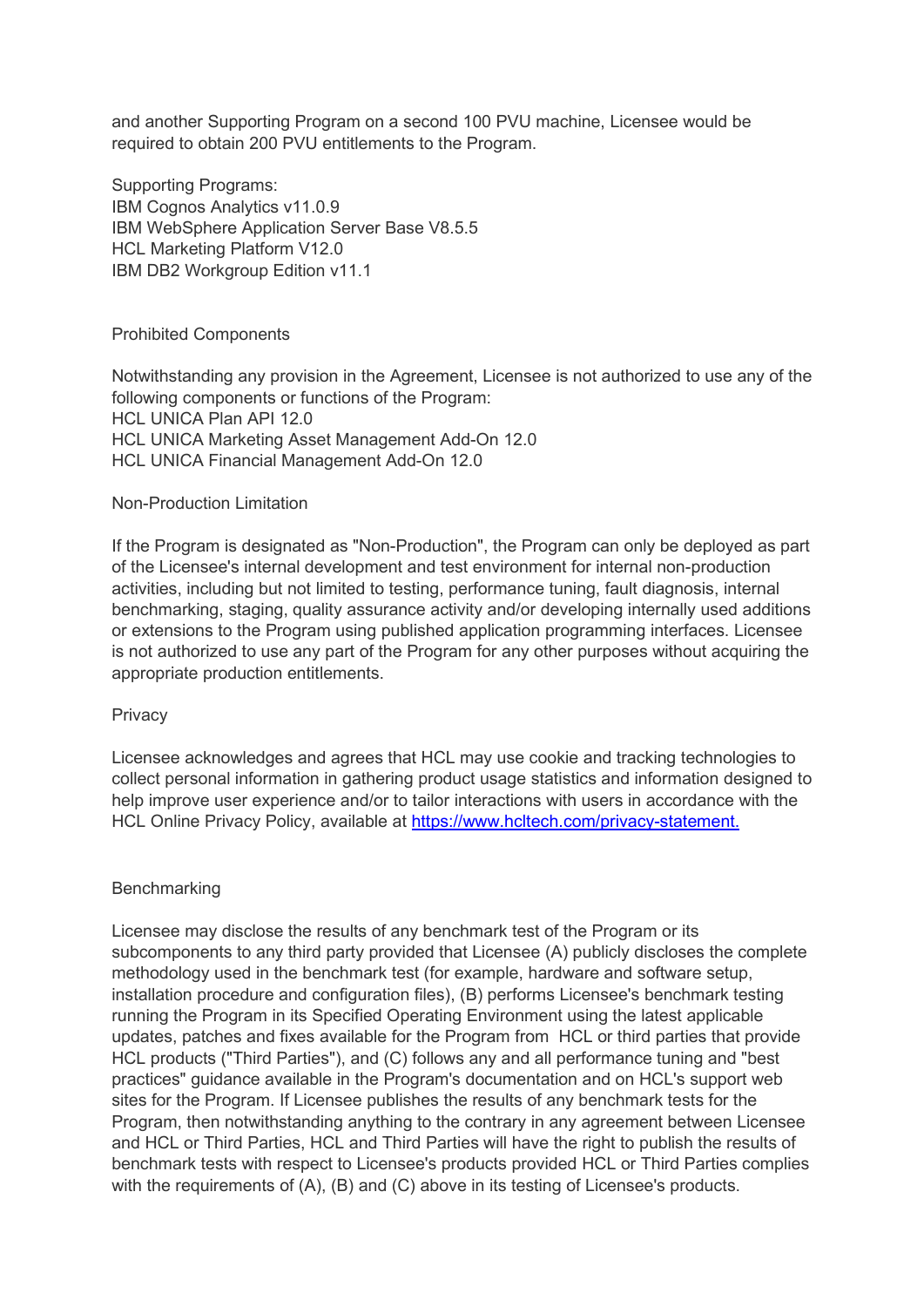The above benchmarking terms apply to the following Programs or subcomponents:  $HCI$  Plan 12.0 HCL Plan for Non-Production Environments 12.0

### Export and Import Restrictions

This Program may contain cryptography. Transfer to, or use by, users of the Program may be prohibited or subject to export or import laws, regulations or policies, including those of the United States Export Administration Regulations. Licensee assumes all responsibility for complying with all applicable laws, regulations, and policies regarding the export, import, or use of this Program, including but not limited to, U.S. restrictions on exports or reexports.

The following units of measure may apply to Licensee's use of the Program.

### Authorized User

Authorized User is a unit of measure by which the Program can be licensed. An Authorized User is a unique person who is given access to the Program. The Program may be installed on any number of computers or servers and each Authorized User may have simultaneous access to any number of instances of the Program at one time. Licensee must obtain separate, dedicated entitlements for each Authorized User given access to the Program in any manner directly or indirectly (for example: via a multiplexing program, device, or application server) through any means. An entitlement for an Authorized User is unique to that Authorized User and may not be shared, nor may it be reassigned other than for the permanent transfer of the Authorized User entitlement to another person.

#### Install

Install is a unit of measure by which the Program can be licensed. An Install is an installed copy of the Program on a physical or virtual disk made available to be executed on a computer. Licensee must obtain an entitlement for each Install of the Program.

In addition to the above, the following terms apply to Licensee's use of the Program.

#### 1. Cumulative Entitlements

Authorized User and Install entitlements are not alternative means for licensing HCL Plan. Licensee must obtain sufficient Authorized User entitlements to cover the users of HCL Plan as well as the appropriate number of Install entitlements for HCL Plan.

# 1. Authorized User

If the Program is designated as "Limited Use", the Authorized User:

- May have read-only access to the People tab
- May have read-only access to the Workflow tab